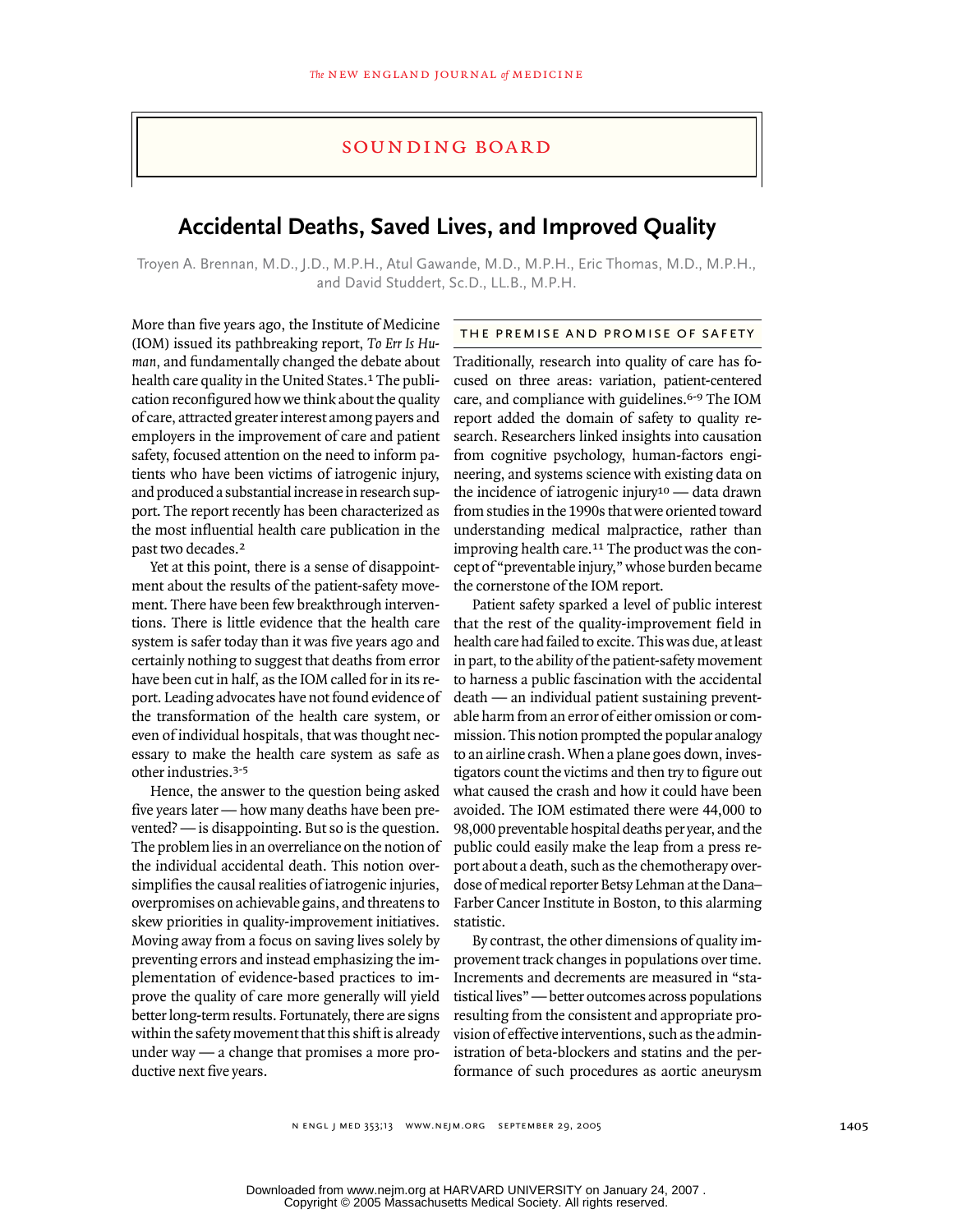repair. For instance, if a large group of providers sedulously monitor glycosylated hemoglobin levels in their patients, over time they will prevent some of the complications of diabetes. But precisely who benefits from the practice is unclear; retinopathy or nephropathy will still develop in some patients with diabetes. In statistical terms, the number of complications that are prevented will be small and depersonalized12 and therefore difficult for the public to appreciate.

In a later report,<sup>13</sup> the IOM quality committee defined safety and distinguished it from what it termed effectiveness. The distinction is critical. Safety is freedom from accidental injury. Effectiveness, on the other hand, "refers to care that is based on systematically acquired evidence to determine whether an intervention, such as a preventive service, diagnostic test, or therapy, produces better outcomes than alternatives." Measures of effectiveness are evidence-based and broad and go well beyond an analysis of accidental injury14; they entail much of what we referred to earlier as compliance with evidence-based guidelines.

#### shortcomings of the accidentaldeath construct

Unfortunately, the accident construct does not correspond exactly with medical reality. The identification of the causes and outcomes of medical injuries can be far murkier than an investigation of accidents in other settings. With hospitalized patients in particular — and the overwhelming majority of existing data on patient safety are from the hospital setting — the levels of sickness and fragility among patients make it difficult both to identify errors and to disentangle their effects from the progression of patients' underlying diseases. Legal scholars have long noted such differences between malpractice litigation and other types of accident law.<sup>15</sup>

This problem was first manifested in the safety movement as a prolonged debate about the estimates of mortality resulting from medical error. Researchers questioned the real effect on mortality of inattention to safety, given the absence of control groups to test the counterfactual situation.<sup>16</sup> This critique correctly noted that in both of the original epidemiologic studies that the IOM relied on for its mortality estimates,17,18 the initial physician reviewers did not assess the number of days the patient might have lived had an iatrogenic injury not occurred. For example, if a patient on a ventilator who had terminal lung cancer died as a result of a pneumothorax induced by placement of a central venous line, the death counted as a preventable one even though the patient might have lived only another few days.

But the debate over the number of deaths went to another, more fundamental issue — that of the difficulty of measuring progress in safety improvement. Attention was called to intrinsic vagaries of judgment regarding errors in chart review, manifested in poor reliability among reviewers about what constituted adverse events and preventability.19 It has long been recognized that the implicit judgments used in these studies have weak reliability — in other words, what one reviewer might call a preventable adverse event, another might see as not preventable or even not an adverse event.20 This reality contrasts sharply with the explicit judgments made in effectiveness studies, in which the reliability tends to be quite high.

To examine what the reliability problem means in terms of estimates of injuries, we looked at multiple independent reviews of the same charts that were done for the Utah–Colorado Medical Practice Study. We found that the decisional thresholds chosen for confirming adverse events heavily influenced the number of injuries identified. If it was stipulated that three reviewers had to agree that an error had occurred, the error rate was less than  $1/10$  of the rate when the vote of only one of the three was required to make the determination.<sup>21</sup>

The problem worsens when consideration is given to the various measurement techniques and definitions that researchers use.22 Two techniques have dominated research on medical injuries: chart review and direct observation. Two studies of the medical records of randomly selected hospitalized patients in New York<sup>17</sup> and in Utah and Colorado<sup>18</sup> provided the foundational epidemiologic data that made possible extrapolations to numbers of patients with iatrogenic injuries and the IOM's further extrapolation to the number of those injuries that were preventable. Nearly a decade ago, Andrews and colleagues' direct-observation analysis of intensive care demonstrated a level of injury that was several times the level stated in the chart-review studies.<sup>23</sup> A more recent direct-observation study of errors also revealed much higher levels of preventable medical injuries.24,25 Because all the studies used different methods, focused on different inpatient populations, and defined events slightly differently, it is difficult to compare them.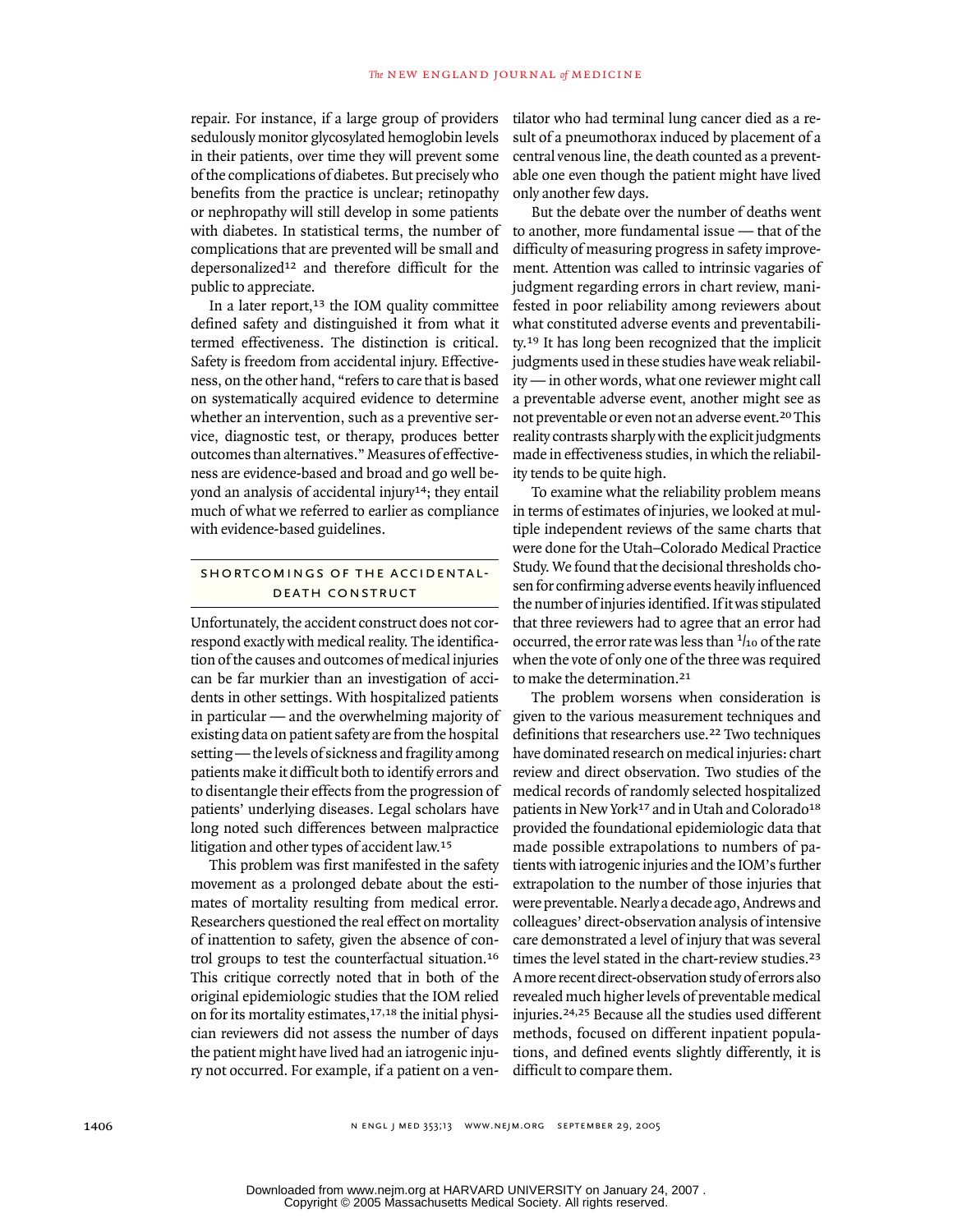None of this means that we do not have a safety problem in U.S. health care. But iatrogenic injury will remain prohibitively difficult to measure in a reliable way. Indeed, the IOM's call for a 50 percent reduction in such injuries by 2005 was doomed from the start. How could we know that such improvement had occurred? The public will continue to be disappointed by the failure of the medical profession to move from the causal clarity of particular medical accidents to any rapid and demonstrable increase in lives saved across populations.

Thus, as the safety movement and, more important, the larger quality movement matures, we might expect some backing away from the notion of preventing accidental injury and more of a tilt toward effectiveness. Gains in effectiveness are more readily measured and compared. However, such a change will require that we loosen our attachment to the constructs of accidents and accidental death.

## a return to effectiveness

In 2001, the Agency for Healthcare Research and Quality (AHRQ) funded an effort to review the literature on safety and quality and identify those initiatives that were evidence-based. It was a mammoth undertaking, entailing the review of many hundreds of potential interventions, and it has been widely praised for its scope and accuracy.26 But perhaps not surprisingly, among the interventions recommended as having the greatest strength of evidence, very few were drawn from patient-safety research. Most of the recommendations came from what the IOM would call the domain of effectiveness. The reason is that few if any safety interventions have demonstrated evidence of decreasing preventable medical injuries. Even computerized physician order entry (CPOE) and work-hours limitations, which appear to reduce errors,<sup>26,27</sup> have not been proved to reduce the key outcome of preventable injuries.

The AHRQ initiative turned out to be controversial in the safety-and-quality movement. Leaders of the patient-safety movement questioned whether the AHRQ focus had been too narrow.28 They called attention to the many small, untested interventions that had made anesthesia and cardiac surgery safer, none of which had a formal evidence base at their inception. They also questioned a focus on issues such as central-line placement and ventilatorassociated pneumonia, given their narrow and limited application. The organizers of the AHRQ efforts answered effectively, citing the historical problems with investments of commonsense but untested

practices that eventually backfire.29 The exchange captures a pivotal dilemma: the problems of moving forward without evidence and the hazards of waiting for evaluation of commonsense approaches.

The AHRQ initiatives have caused ferment in the field of safety, which now appears poised to divide into two paths. One school will continue to advocate for practices that promise to reduce accidents and stand ready to be "bolted on" in modular form by hospitals. The Leapfrog Initiative is the best example of this philosophy, with its advocacy of the use of high-volume hospitals for complex surgery, CPOE systems, and full-time specialists in intensive care units and its justification of these efforts by the number of lives saved through error reductions. Although there is some provocative research literature on each intervention, none had sufficient evidence to make the AHRQ list. Moreover, the Leapfrog research on these interventions may have overplayed the lives-saved card: for example, the 50,000 lives saved annually by the use of intensive care physicians is approximately 10 times the number of preventable deaths that the chart-review studies suggested occur in intensive care units. The Leapfrog intention is commendable, but two questions confront its future: Will it be efficacious? And are the expensive initiatives it advocates the ones that every hospital should invest in first?

The alternative approach is to reemphasize effectiveness and evidence-based improvement. What the Joint Commission on Accreditation of Healthcare Organizations (JCAHO) refers to as "core measure sets" exemplifies an attempt to do just that. The core measures are explicitly based on proven methods of improving outcomes for care of patients with acute myocardial infarction, congestive heart failure, pregnancy-related conditions, and communityacquired pneumonia. None of the measures will lend themselves to a demonstration of how many specific accidental deaths were averted, but all come from the effectiveness domain, entail compliance with guidelines, and should lead to demonstrable improvements in morbidity and mortality across populations.

But perhaps the choice is not one of effectiveness or safety. Our view is that the safety movement has led to the importation of a new basic science into health care quality. The fields of human-factors engineering, cognitive and social psychology, and informatics have now been added to the quality discipline. We also have to allow time for this basic science to be translated into useful approaches. As with any science, the key is that interventions must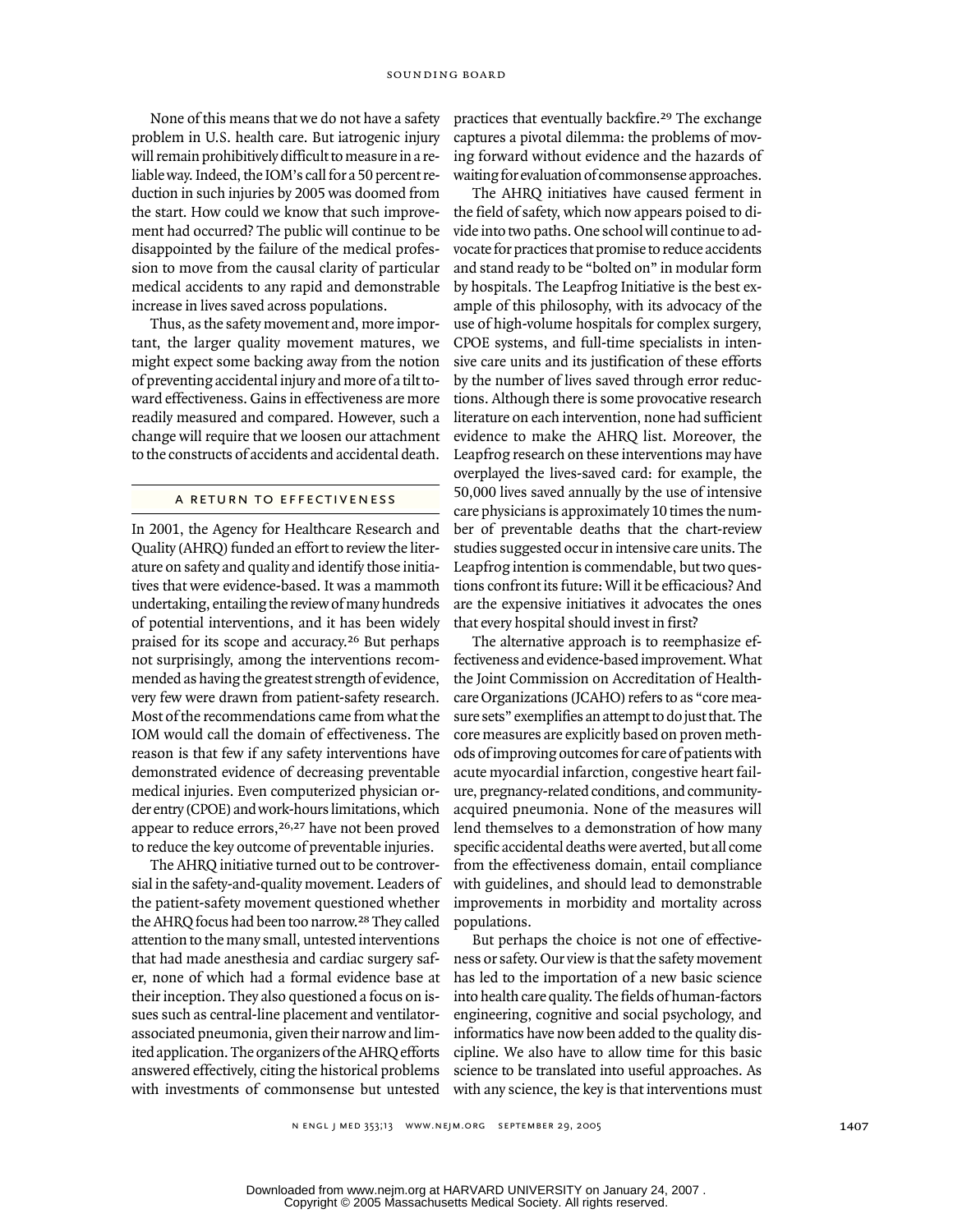be measurable, and in this regard the emphasis that advocates of effectiveness place on the need for quantifiable data is correct.

### WHAT CAN BE DONE?

Several specific recommendations emerge. First, we should follow the evidence. Quality-improvement efforts based on evidence of effectiveness are likely to be more readily embraced and may save more lives than will efforts to improve safety that cleave to the concept of accidental death and lack a solid evidence base. Promoting compliance with the effectiveness measures outlined by the AHRQ report and in the JCAHO core measure sets would be a sensible place to start. All the recommendations are evidence-based. They also make clear that patient safety is not an alternative or rival to quality improvement but, rather, is a part of it.

Second, the outcomes that mark changes in performance must be measurable. Only then can physicians and hospitals determine whether they are succeeding or failing. Third, hospitals should tailor their initiatives to the strengths of their staff. Among the AHRQ best practices and the JCAHO measures are probably more initiatives than even the most committed institution can undertake, and diligent champions of improvement are just as critical as are clear measures.

These second and third points were recently made by one of us in two quite different articles one on military medical care in Iraq and the other on the efforts of medical centers to improve care for patients with cystic fibrosis.30,31 In both cases, the critical element for improvement was an unceasing effort to improve one simple outcome measure. For the military, it was the percentage of battle injuries leading to death; for the cystic fibrosis programs, it was deterioration in lung function. Improvement in both cases was the result of numerous small interventions, all tested against the chosen outcome measure.

The approach is not new. It was set forth in articles by Berwick32 and Laffel and Blumenthal33 more than 15 years ago. But moving from theory to practice is difficult, and both of the cases noted above required committed leaders and resources. Thus, hospitals must choose interventions on the basis of existing strengths in their medical and nursing staffs. And they must commit to measurement and action on the basis of those measures.

The fourth point is that hospitals and other health care organizations should expect to expend resources in an effort to improve the quality of care. Theoretically, the savings from quality improvement could pay for itself. But this outcome remains highly unlikely. It is difficult to avoid the reality that some important changes, such as the hiring of more nurses and pharmacists,34,35 will simply require greater expenditures. So, too, will expenditures be required to develop a safety infrastructure of decision support and clinical-management programs. This expansion will be difficult in an increasingly harsh health care financing environment. Although there is growing interest in realigning financial incentives to reward high-quality care and penalize low-quality care,<sup>36</sup> the nascent "pay for quality" movement will not fund systemwide change in the near future.

Fifth, incident reporting to public agencies, although laudable on many fronts, may not play such an important role in shaping the choice of qualityimprovement interventions. Anecdotal evidence today points to two problems emerging from the heavy emphasis on reporting during the past five years: an ongoing inability to attract reports of serious events and an abundance of reports of minor events that appear to be outstripping the analytic capacity of researchers and administrators to make sense of them. Moreover, if a medical center shifts its attention with respect to improvement from specific accidents to effectiveness measures reporting overall health outcomes becomes more essential than the open-ended reporting of errors or accidents. Reports of specific adverse events and errors (such as problems with drug safety) within the organization may still form an important part of the mix of measures used to evaluate interventions. But reporting of all errors to the public would not assume a natural priority over effectiveness-related interventions.

Sixth, we must recognize that safety introduces new knowledge into quality by way of disciplines such as human-factors engineering and organizational psychology, sociology, and informatics. These disciplines can be considered the basic sciences of quality, just as we consider molecular biology, pharmacology, and genetics the basic sciences of medicine. Thinking of these safety-related disciplines as basic sciences has several implications. It underlines the fact that such fields will require more funding and time to yield meaningful research. Just